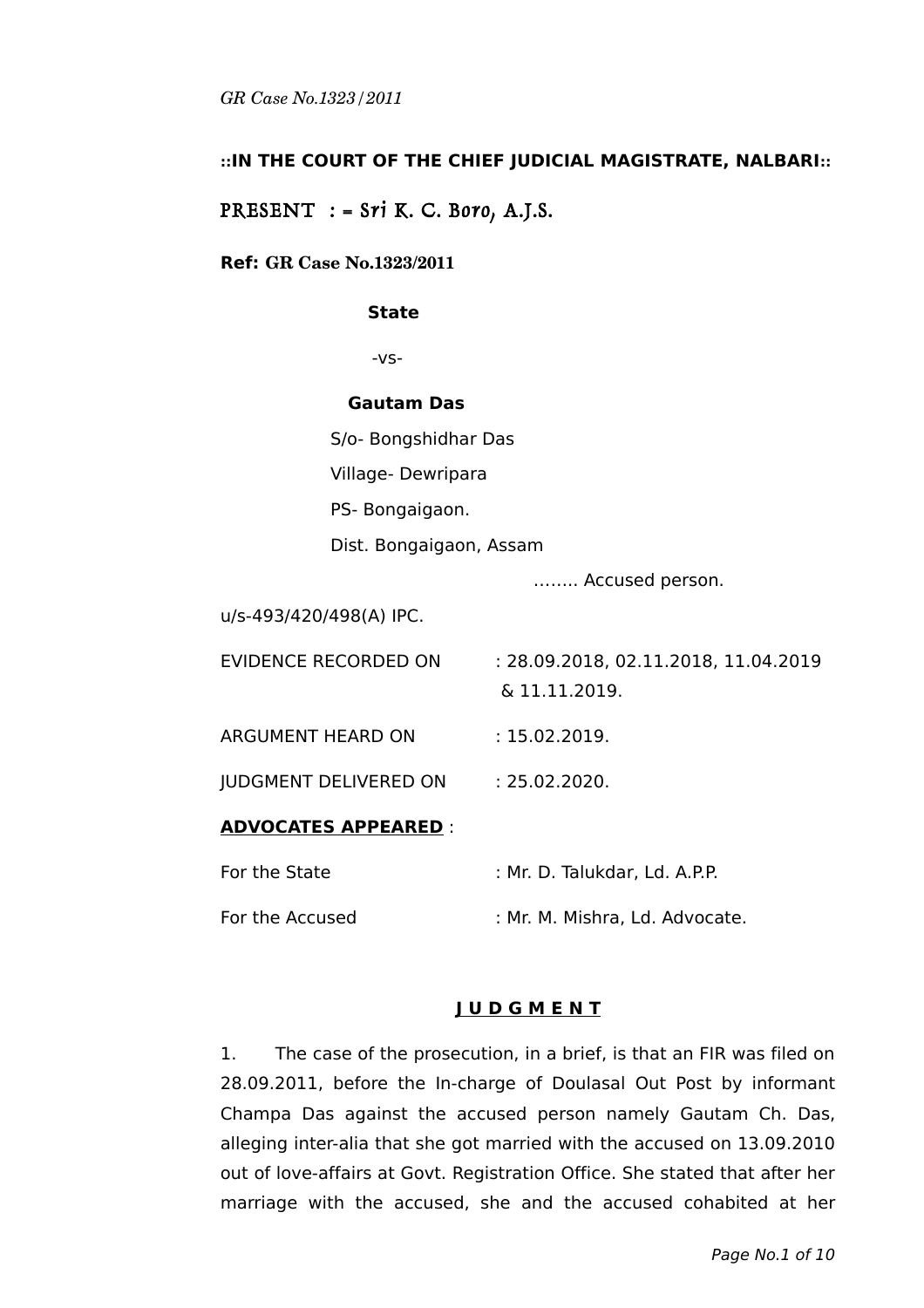parental house. Accused demanded Rs.1,00,000/- from her. She further stated that accused has already taken Rs.1,00,000/- from her parents prior to her marriage. Later on, accused stated her that he would take her to his residence and left the residence of the informant and since then, the accused has not inquired about her. Hence, the case.

2. On receiving the case, the In-charge of Doulasal OP entered the information in the General Diary vide GDE No.474 dated 28.09.2011 and forwarded the FIR to Mukalmua PS for registration. On receipt of the same, the Officer-in-Charge of Mukalmua PS registered Mukalmua PS Case No.275/2011 u/s-493/420/498(A) IPC and police force set into motion. On completion of investigation the I.O laid charge-sheet against the accused person namely Gautam Das u/s-493/420/498(A) IPC vide CS No.131/2013 dated 31.08.2013 by showing him as an absconder.

3. In pursuance of the process issued and in compliance with the order of Hon'ble Gauhati High Court, the accused person appeared before the court and on his appearance the copies of the case as per the mandate of law u/s-207 Cr.P.C. were furnished to the accused person. Thereupon prima facie case was found against the accused person u/s-493/420/498(A) IPC and the charges of the offence u/s-493/420/498(A) IPC were framed, read over and explained to the accused person and he was asked whether he would plead guilty of the offences charged or claimed to be tried. He had pleaded not guilty and claimed to be tried.

4. During the trial, the prosecution side examined five (5) witnesses. 313 Cr.P.C statement of accused person was dispensed with. The defence side declined to adduce any evidence.

5. I have heard the argument of both the sides. Ld. APP submitted that the prosecution has been successful in proving this case against the accused beyond all reasonable doubt. Refuting the argument of Ld. APP, Ld. Defence counsel strenuously argued that there is no iota of proof that accused has committed any offence. Hence, he submitted that accused should be acquitted.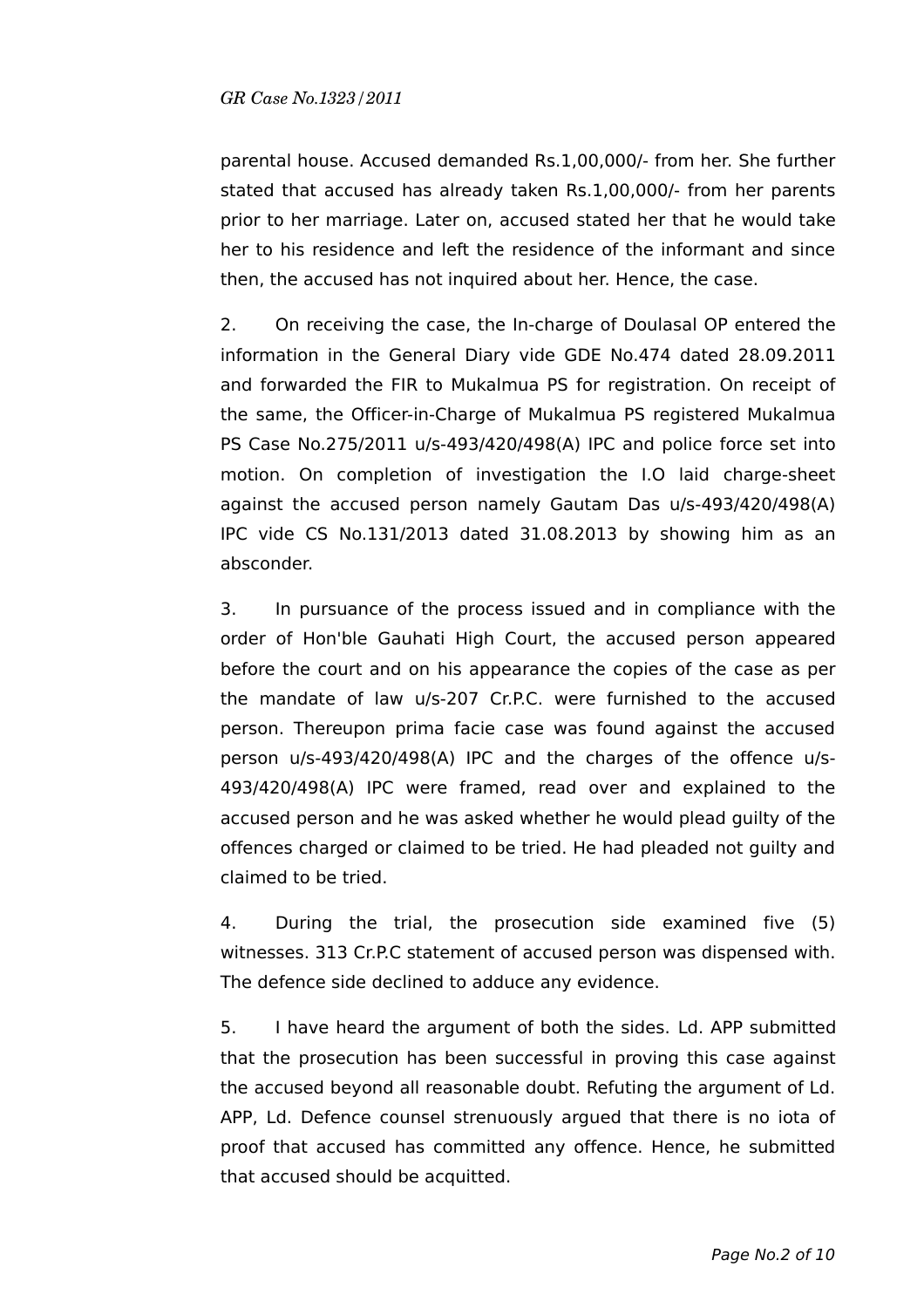## **POINTS FOR DETERMINATION**

• Whether the accused person namely Gautam Das, on or before 28.09.2011, at Doulasal under Mukalmua PS, by practicing deceit caused to the Informant, a woman by falsely representing himself to be an unmarried man, who was not lawfully married to her, to believe that she was lawfully married to him and in that belief cohabited with her or had sexual intercourse with her and hence liable to be punished under section 493 of IPC ?

• Whether the accused person namely Gautam Das, on or before 28.09.2011, at Doulasal under Mukalmua PS, has cheated the informant even after executing marriage agreement and by dishonestly inducing her to deliver Rs.1,00,000/- to him and hence liable to be punished under section 420 of IPC ?

• Whether the accused person namely Gautam Das, on or before 28.09.2011, at Doulasal under Mukalmua PS, being the husband of victim Champa Das subjected her to cruelty which was of such a nature as to cause grave injury to her life or limb and coerced her to meet unlawful demand and thereby committed an offence punishable u/s 498(A) I.P.C.?

#### **DECISION AND REASONS THEREOF:-**

6. PW-1 informant, Ms. Champa Das deposed in her evidence that she entered into Court Marriage with accused in the year 2011 at Barpeta Court. She stated that after the marriage, accused kept her at a rented room at Simlaguri, Barpeta. Gautam Das was pursuing B.Com at that time. The informant alleged that accused never used to take her to her matrimonial house. After 4/5 months, the parents of accused came to know about their relation, but they also did not allow her to visit their residence. Later on, accused stopped inquiring about her. She filed the FIR vide Ext.1 and Ext.1(1) is her signature. Presently, she is staying at her parental house.

7. During cross-examination, this witness deposed that she has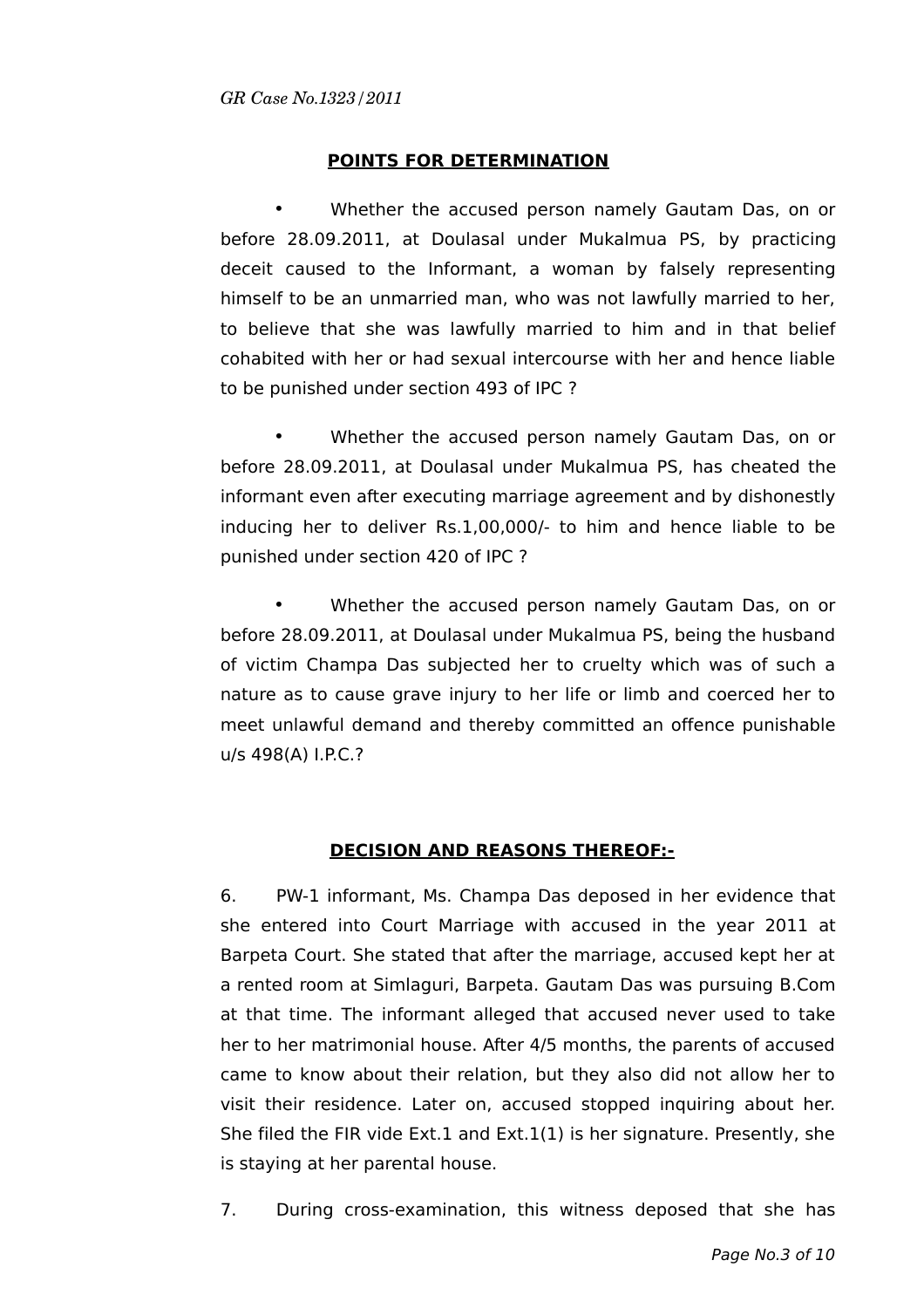been staying with her parents since last 5-6 years at Doulasal. She submitted copy of Notary Agreement to police. She could not remember the date of her marriage. Accused filed a case bearing TS No.239/2011 in the court of Munsiff No.1, Barpeta for declaring the marriage agreement as null and void. She has not filed any Appeal against the decree of TS Case No.239/2011. She admitted that she filed this case after one year of accused starting to live separately. She has not cited any reason for delay in lodging the FIR. Furthermore, Ld. Defence counsel put many suggestive question to this witness which she denied.

8. PW.2 is Parul Das. She deposed that her daughter and accused have love-affairs and out of the same, both of them executed registered marriage at Barpeta and both of them stayed at a rented room at Barpeta Road. But the parents of the accused did not allow her daughter to come to their residence. This witness came to the residence of Gautam for a discussion, but she was misbehaved by the mother and aunt of accused. From that day onward, accused has not visited her residence. Later on, her daughter filed this case. Police recorded her statements.

9. During cross-examination, this witness deposed that she does not know whether the accused has challenged the marriage agreement at Barpeta court. She has forgotten on which date she visited the residence of the accused. Furthermore, Ld. Defence counsel put many suggestive questions to this witness which she denied.

10. PW.3 is Archana Das. She deposed that she knew both the sides. She stated that informant stayed at her adjacent quarter at Doulasal APBN. She heard that accused and the informant got married. But she has not seen their marriage. Police has not recorded her statements.

11. During cross-examination, this witness deposed that she has not seen the marriage being solemnized between the accused and the informant.

12. PW.4 is SI Ratna Kt. Sarma, I.O. He deposed that on 28.09.2011, he was working as I.C in Doulasal OP. On that day, informant Champa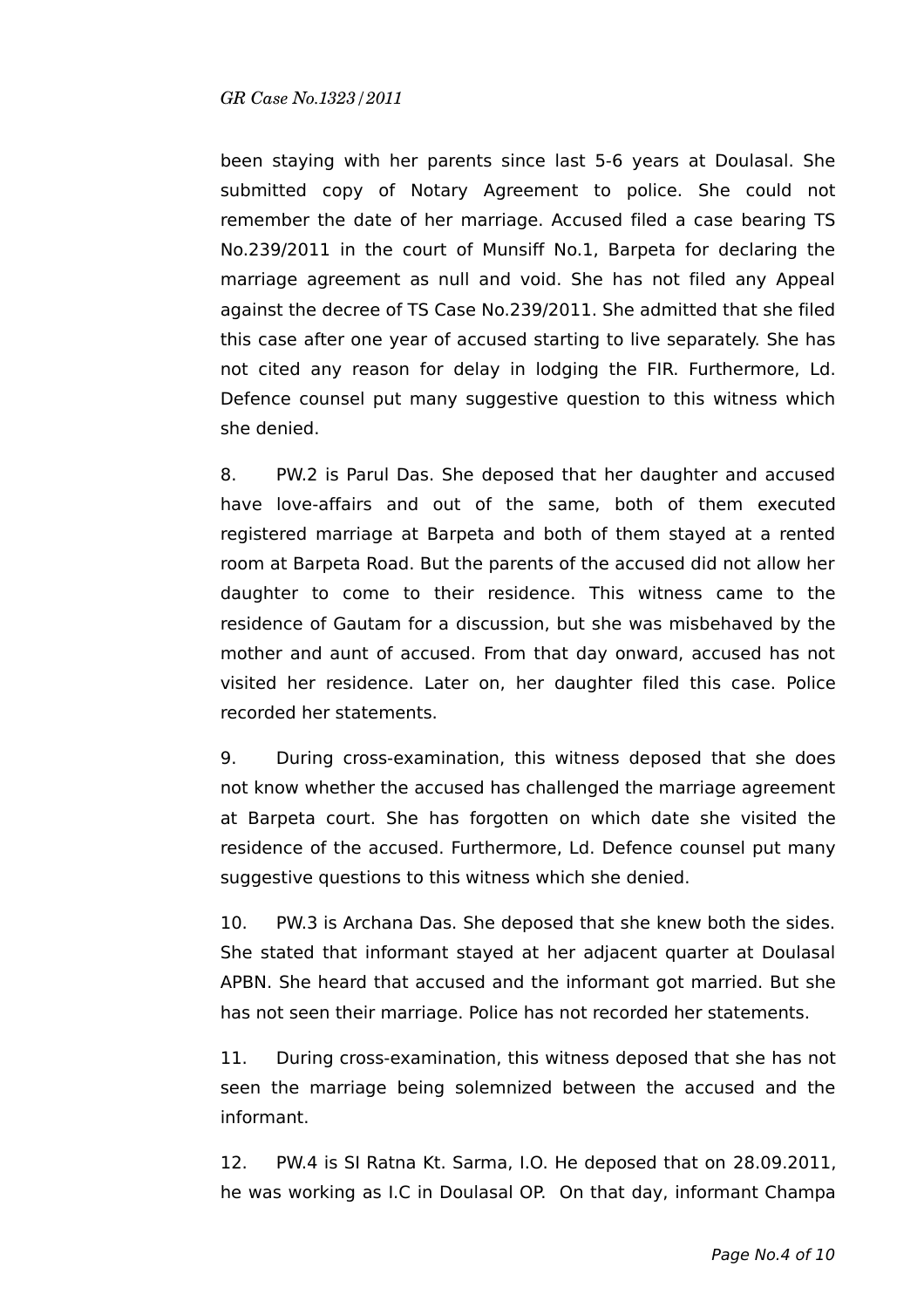Das filed a written FIR in the Doulasal OP. he entered the same in the General Diary vide Doulasal OP GDE No.474 dated 28.09.11 and forwarded the FIR to Mukalmua PS for registration. On receipt of the same, Mukalmua PS Case No.275/11 u/s-493/420/498(A) IPC was registered and he was given the task of investigation. He visited the place of occurrence on 29.09.11, drew the sketch map, recorded the statements of the witnesses including the complainant at the PO. At that time, he got transferred, so, he handed over the Case diary to the O.C of Mukalmua PS.

13. During his cross-examination, he deposed that he received the ejahar from Champa Das. Champa Das's father is a police personnel who is his colleague. In his further cross-examination, this witness deposed that the FIR has been received by him. He took the task of investigation. He did not record the statement of witness Champa Das. He recorded the statement of witness Parul Das. She did not state before him about staying at rented house at Barpeta; about staying at rented house at Bongaigaon; the parents and aunt (pehi) misbehaved with her. The place of occurrence is near the Head Quarter of 14<sup>th</sup> Battalion. He did record the statement of Arbinda Das. He denied that he did not investigate the case fairly.

14. PW.5 is I.O Sanjay Kr. Laskar. He deposed that on 10.04.13, he was working as I.C at Doulasal OP under Mukalmua PS. On that day, he was handed over the Case diary of Mukalmua PS Case No.275/11 from the then O.C of Mukalmua PS for further investigation. He perused the CD and found that the case was long pending and the accused was yet to be arrested. He searched for the accused, but failed to trace him out. The previous I.O has already completed the investigation. As the case was long pending, he filed charge-sheet against accused Gautam Das u/s-493/420/498(A) IPC showing him as an absconder. Ext.2 is the charge-sheet and Ext.2(1) is his signature.

15. During cross-examination, this witness denied that he did not search for the accused. He did not record any evidence.

16. These are the materials on record.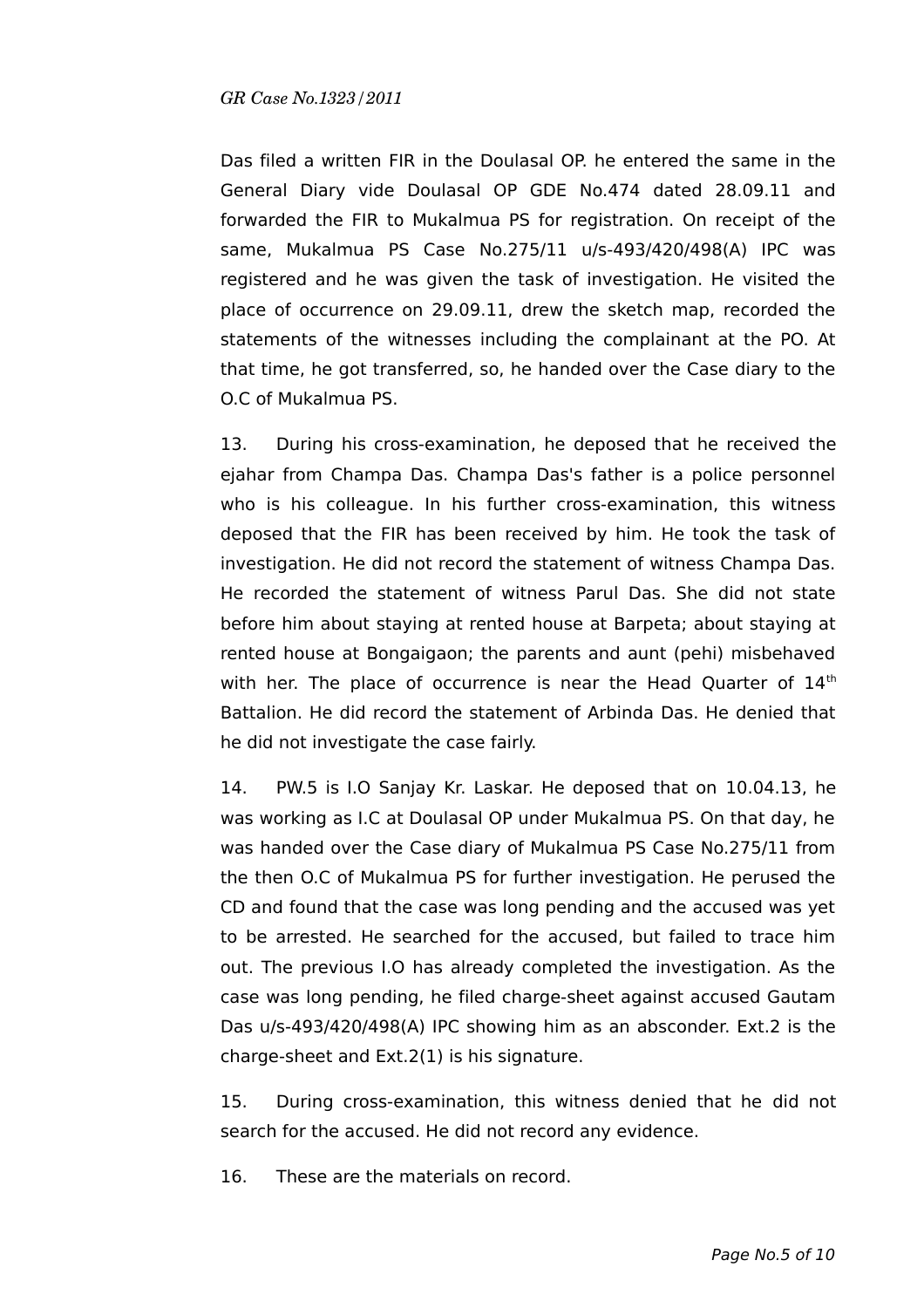17. I have carefully perused the evidence on record. Now the provisions of Sec. 498(A) I.P.C. read as under :

498(A) IPC: Husband or relative of husband of a woman subjecting her to cruelty; Whoever being the husband or relative of the husband of a woman subjects such woman to cruelty shall be punished with imprisonment for a term which may extend to three years and shall also be liable to fine. Explanation for the purpose of this section "cruelty" means-

(a) Any willful conduct which is of such a nature as is likely to drive the women to commit suicide or to cause grave injury or danger to life, limb or health (whether mental or physical) of the woman; or

(b) Harassment of the woman where such harassment is with a view to coerce her or any person related to her to meet any unlawful demand for any property or valuable security or is on account of failure by her or any person related to her to meet such demand.

18. Section 493 of IPC, reads as follows---

Cohabitation caused by a man deceitfully inducing a belief of lawful marriage- Every man who by deceit causes any woman who is not lawfully married to him to believe that she is lawfully married to him and to cohabit or have sexual intercourse with him in that belief.

Thus, it is clear that to attract section 493 of IPC, the Prosecution must prove, that, the accused must induce a woman, who is not lawfully married to him, to believe that he is married to her and as a result of the aforestated representation, the woman should believe that she was lawfully married to him and there should be cohabitation or sexual intercourse as a result of the deception.

19. The essential elements of section 420 of IPC are as follows----

a. Cheating

b. Dishonest inducement to deliver property or to make alter or destroy any valuable security or anything which is sealed or is capable of being converted to a valuable security and

c. Mens rea of the accused at the time of making the inducement.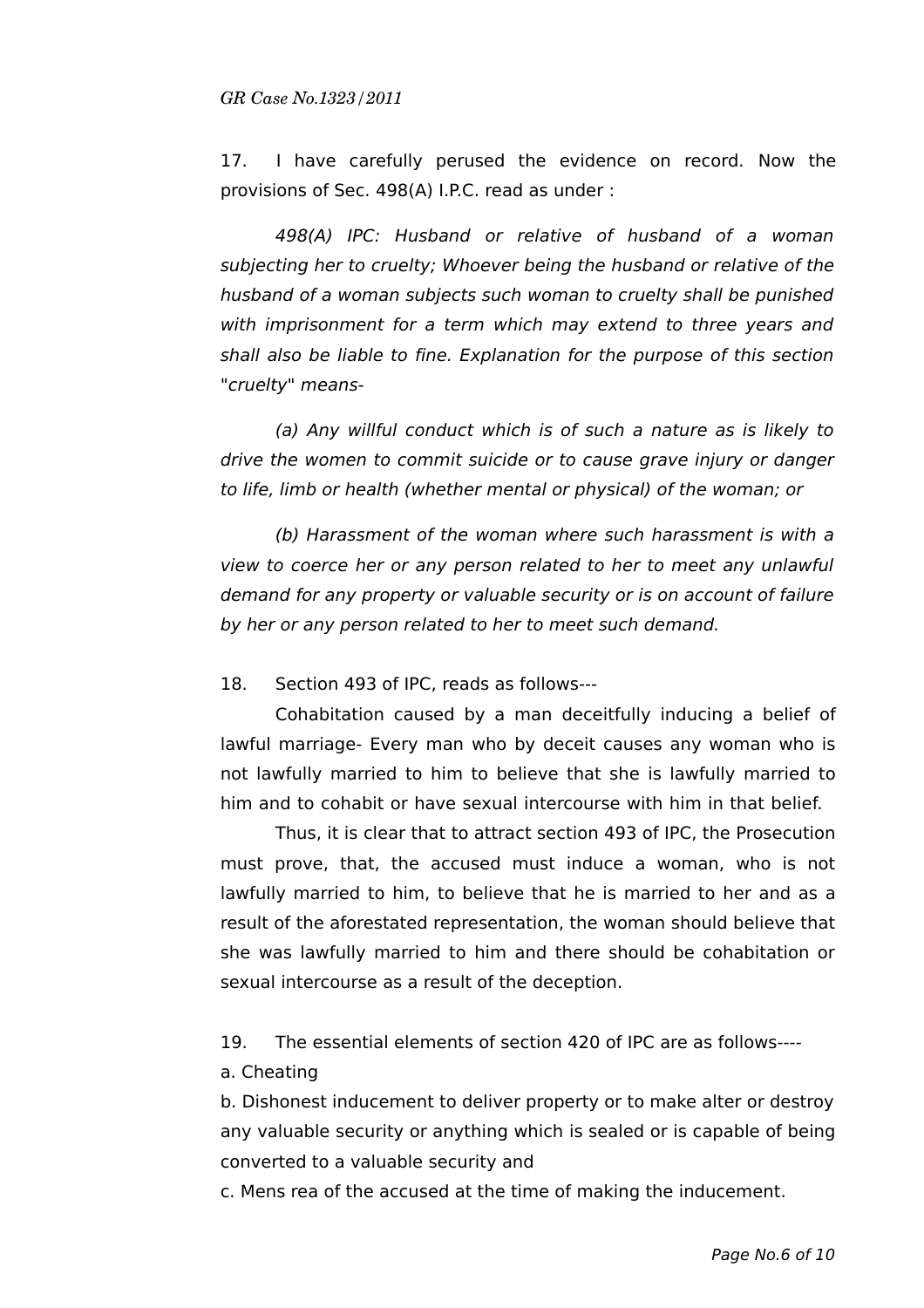20. Again, the offence of cheating is described in section 415 of the IPC, which are as follows:-

a. Deception of a person either by making a false or misleading representation or by other action or omission;

b. fraudulently or dishonestly inducing any person to deliver any property; or

c. To consent that any person shall retain any property and finally intentionally inducing that person to do or omit to do anything which he would not do or omit.

21. Now, let us see whether the prosecution has been able to bring home the guilt of the accused person beyond all reasonable doubt. Let me first scrutinize the evidence on record. PW-1 informant, Ms. Champa Das deposed in her evidence that she entered into Court Marriage with accused in the year 2011 at Barpeta Court. She stated that after the marriage, accused kept her at a rented room at Simlaguri, Barpeta. The informant alleged that accused never used to take her to her matrimonial house. After 4/5 months, the parents of accused came to know about their relation, but they also did not allow her to visit their residence. Later on, accused stopped inquiring about her. During cross-examination, this witness deposed that she could not remember the date of her marriage. Accused filed a case bearing TS No.239/2011 in the court of Munsiff No.1, Barpeta for declaring the marriage agreement as null and void. She has not filed any Appeal against the decree of TS Case No.239/2011. She admitted that she filed this case after one year of accused starting to live separately. She has not cited any reason for delay in lodging the FIR. Next witness is PW.2 Parul Das who is the mother of informant. She deposed that her daughter and accused have love-affairs and out of the same, both of them executed registered marriage at Barpeta and both of them stayed at a rented room at Barpeta Road. But the parents of the accused did not allow her daughter to come to their residence. This witness came to the residence of Gautam for a discussion, but she was misbehaved by the mother and aunt of accused. During crossexamination, this witness deposed that she does not know whether the accused has challenged the marriage agreement at Barpeta court. But,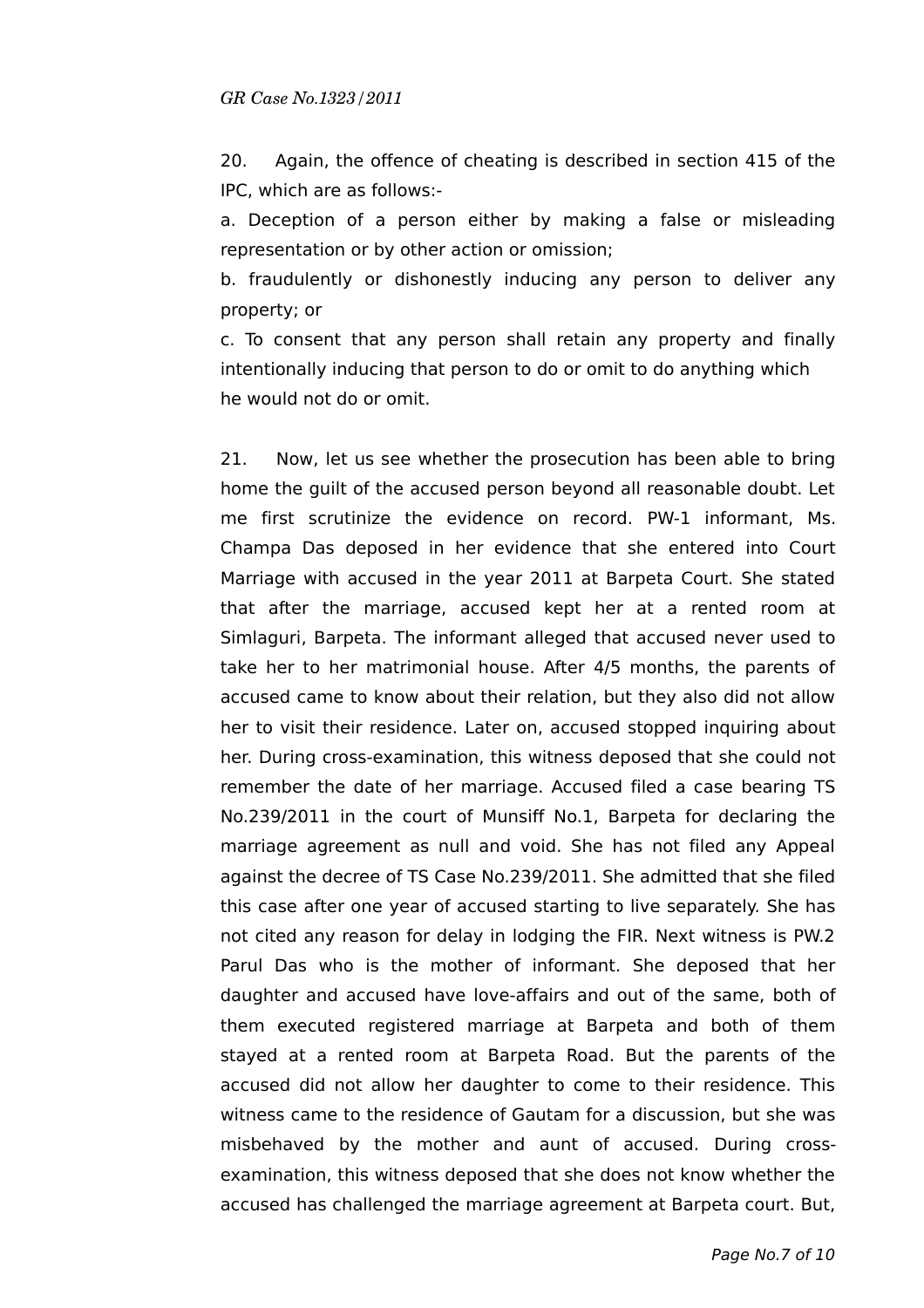from the evidence of PW.4 (I.O), it is also found that PW.2 Parul Das (mother of informant) did not state before him about staying of PW.1 at rented house at Barpeta and Bongaigaon and that the parents and aunt (pehi) misbehaved with her which leads to a vital contradiction. **In the case of Shamal Ghosh vs State of West Bengal reported in 2012 All. SCR 1921,** the Hon'ble court held that "Omission to state a fact whether it is material contradiction or not is a question of fact. The discretion is left with the court to determine whether it is a contradiction or material contradiction which renders the entire evidence of the witness untrustworthy and affects the case of the prosecution materially. Hence, I find that PW.2 is not a believable witness. Next witness is PW.3 Archana Das who stated nothing material to the prosecution story. Next witnesses viz. PW.4 and PW.5 are I.O who are formal witness.

22. In the instant case, the informant during her cross-examination admitted that she filed this case after one year of accused starting to live separately from her. She also admitted that she has not cited any reason for delay in lodging the FIR. The complainant complains of dowry demand and cheating, but she did not go to the nearest police station even after the incident. No explanation worth the name for delay in filing the complaint has come on record. I am of the opinion that the circumstances raises considerable doubt regarding the genuineness of the complaint. It is hence held that no explanation was given to show the inordinate delay in lodging this case. Also the danger of introduction of a concocted, colored version as a result of deliberation and consultation, cannot be ruled out.

23. Ld. counsel appearing for the accused submitted before this court that the notary marriage agreement (deed No.24/2010) has been declared null and void by Ld. Munsiff No.1, Barpeta in TS No.239/2011. From the cross-examination of PW.1, it appears that she has not challenged the judgment and decree dated 06.06.2013 in TS No.239/2011 passed by Ld. Munsiff No.1, Barpeta. The prosecution is totally silent regarding this vital point.

24. Moreover, from the evidence of the I.O Ratna Kt. Sarma, it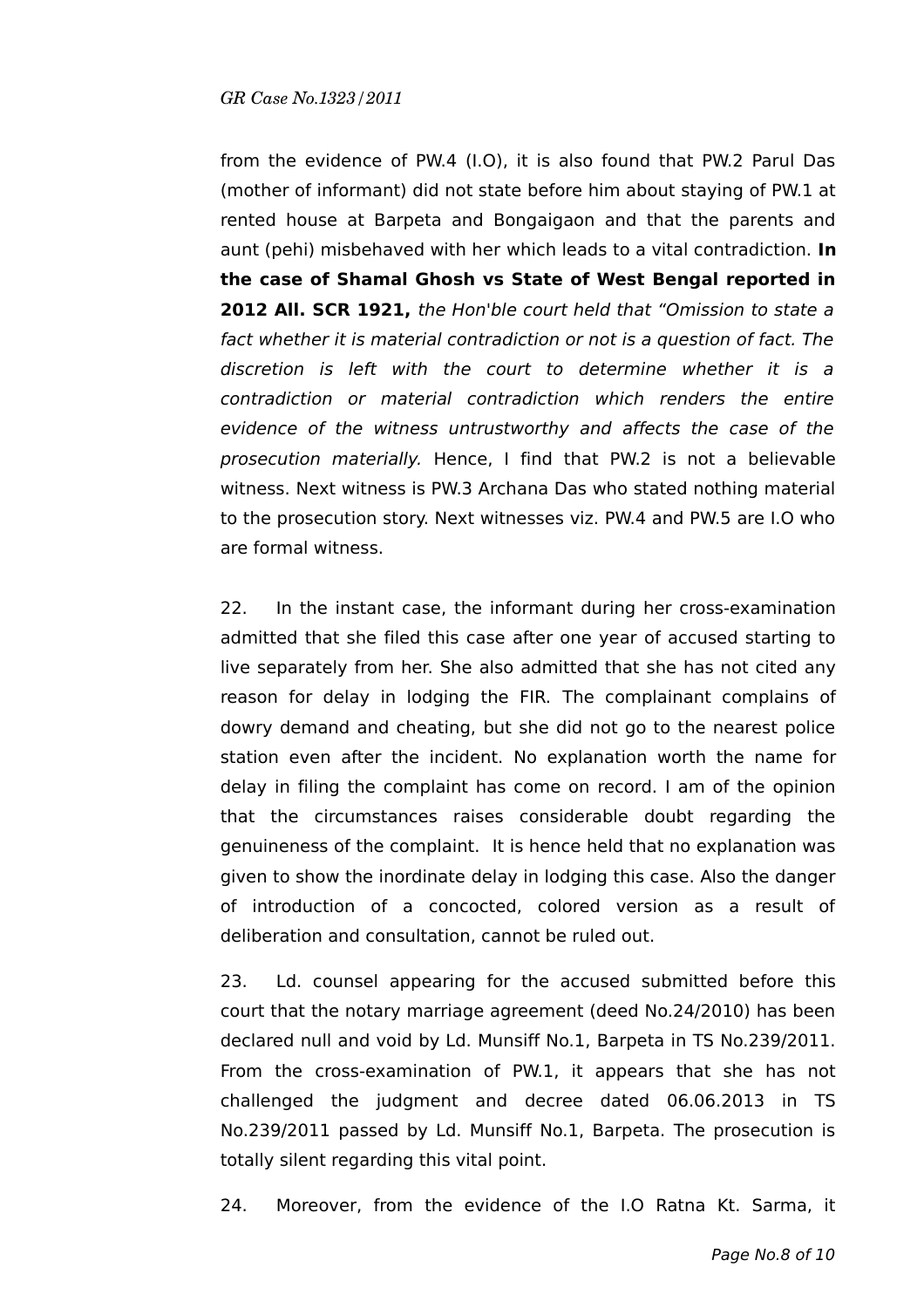appears that he did not record any statement of informant Champa Das. Besides, the prosecution has failed to exhibit the deed of marriage executed by Notary of Mandia before this court. There is no independent witness who could corroborate the evidence of the informant.

25. In the result, it is held that the prosecution has failed to prove the guilt of the accused person beyond all reasonable doubt.

26. In the backdrop of the entire evidence on record and taking into account the facts and circumstances of the case, accused person namely Gautam Das is acquitted of the offences u/s-493/420/498(A) IPC and set at liberty forthwith.

27. Bail bond will remain in force till expiry of the appellate period

28. Judgment is written in separate sheets and delivered in open court.

Given under my hand and seal of this court on this the  $25<sup>th</sup>$  day of February, 2020.

## **(Sri K.C. Boro) Chief Judicial Magistrate Nalbari**

Dictated and corrected by me

 **(Sri. K. C. Boro) Chief Judicial Magistrate Nalbari**